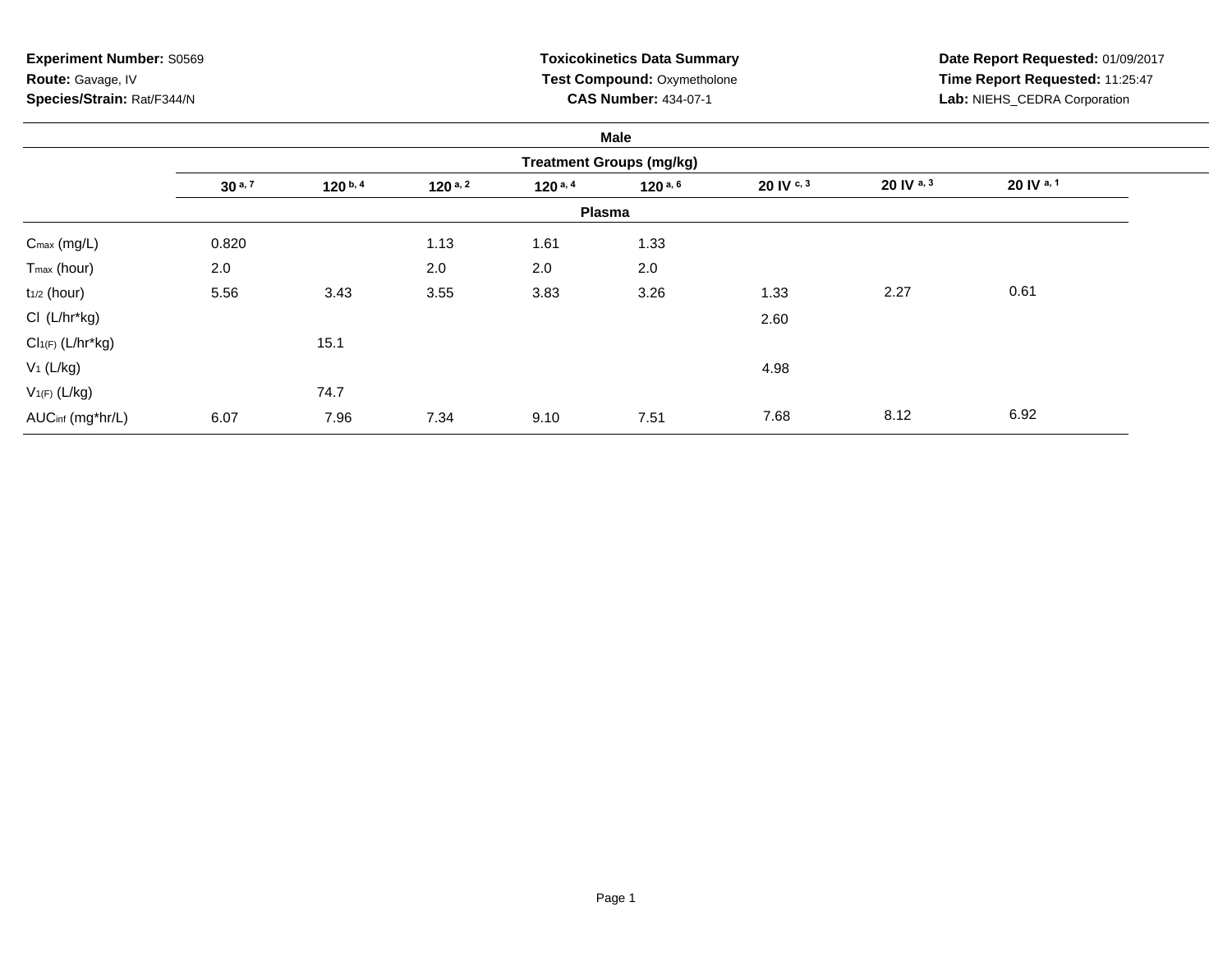| <b>Experiment Number: S0569</b> |
|---------------------------------|
| <b>Route:</b> Gavage, IV        |
| Species/Strain: Rat/F344/N      |

**Male**

|                         | <b>Treatment Groups (mg/kg)</b> |
|-------------------------|---------------------------------|
|                         | 20 IV a, 5                      |
|                         | Plasma                          |
| $C_{\text{max}}$ (mg/L) |                                 |
| T <sub>max</sub> (hour) |                                 |
| $t_{1/2}$ (hour)        | 1.07                            |
| CI (L/hr*kg)            |                                 |
| $Cl1(F) (L/hr*kg)$      |                                 |
| $V_1$ (L/kg)            |                                 |
| $V_{1(F)}(L/kg)$        |                                 |
| AUCinf (mg*hr/L)        | 8.14                            |